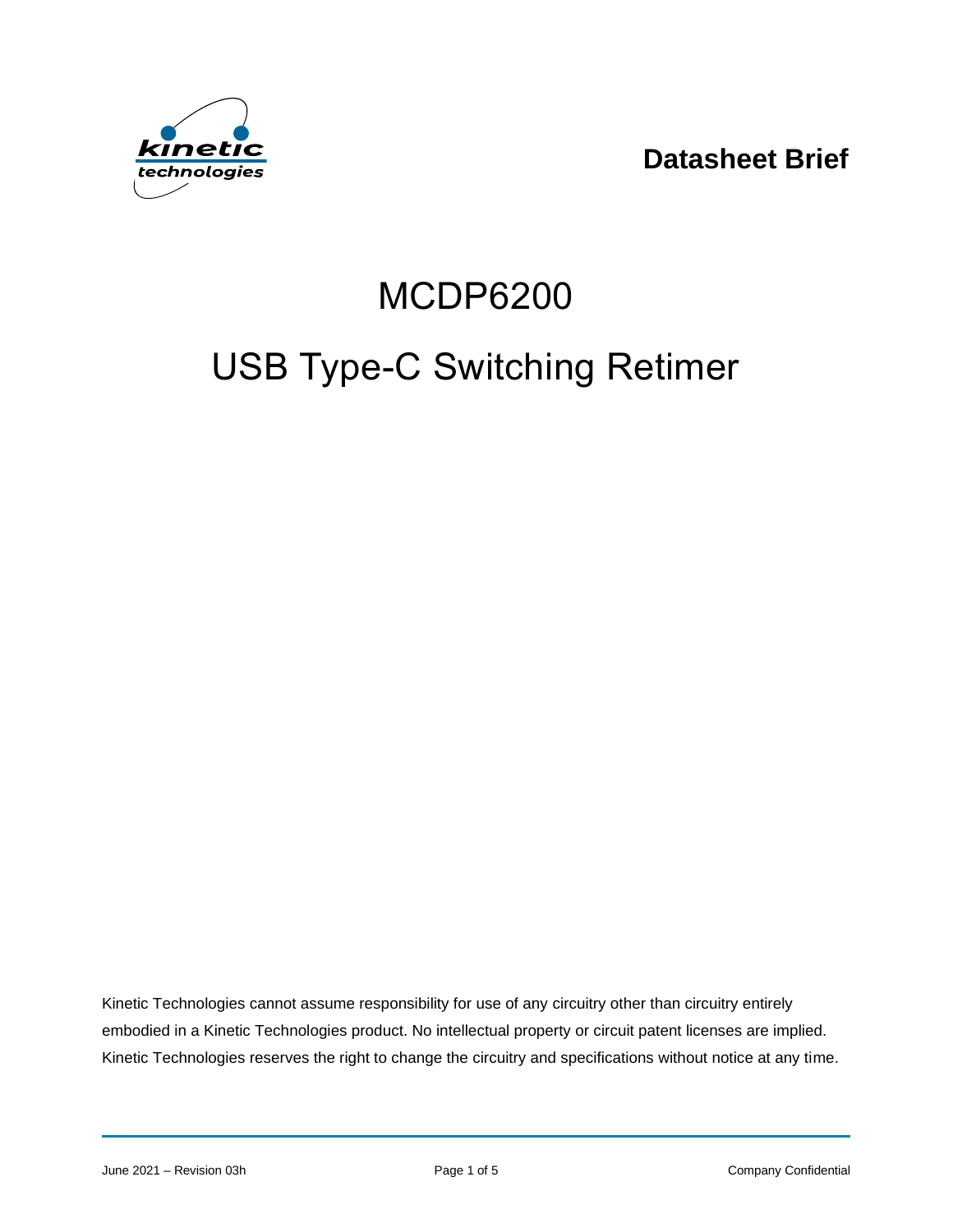

#### Features

- Integrated USB Type-C lane switch to support
	- − Flip-ability of USB Type-C
	- USB 3.2 x1 Gen1 / Gen2 retiming
- Power Supply Voltages
	- − 1.8 V for I/O, 1.2 V for core
- USB3.2 Appendix.E x1 Compliant Retimer
	- − 5 Gbps and 10 Gbps support
	- − Link training participation
	- − Spread-spectrum clocking as per USB 3.2 standard
	- − LFPS polling and processing
	- − LFPS Based PWM support
	- − Pass-Through / Local loopback
	- − Loopback BERT for USB 3.2 SS
	- Lane polarity inversion
	- − BLR (Bit-Level Retimer) for SS mode
		- o Low latency data path
		- o Link layer snooping
			- 8b/10b coding
			- De-scrambler
			- Link power management support
	- SRIS (Separate Reference clock Independent SSC) for SSP mode
		- o 128b/132b coding
		- o Scrambler / De-scrambler
		- o Link power management support
		- o SKP OS handling / Elastic buffer for USB for clock offset compensation
		- o DC balance tracking / control
		- o Error correction
	- − Transmitter Emphasis
		- o 3-tap FIR TXEQ for SSP
		- o 2-tap TXEQ for SS
	- − Adaptive Receiver Equalization
		- $\circ$  DFE + CTLE for SSP to support -23dB insertion loss compensation @5GHz

# **Datasheet Brief MCDP6200**

- o CTLE for SS to support -20dB insertion loss compensation @2.5GHz
- Support of custom PHY configuration through TWI (Two Wire Interface)
- TWI slave to configure the integrated lane mapping and operation mode
	- − Compatible with I2C master
	- Support up to 4 unique TWI device ID
- Configuration pins for the integrated lane switch and operation mode
- Low Power Operation
	- − 270mW in USB 3.2 x1 Gen2 mode with 1.2 V and 1.8 V power supply
	- − 180mW in USB 3.2 x1 Gen1 mode with 1.2 V and 1.8 V power supply
	- − 850 uW in low power state
- **ESD Specification** 
	- − 2kV HBM, ±500V CDM
- Package
	- − 46 Ex-VQFN (6.5 mm x 4.5 mm)

#### **Applications**

- Desktop PC / Notebook / Tablet / Smartphone motherboard enabling USB Type-C
- USB device to drive longer USB Type-C cable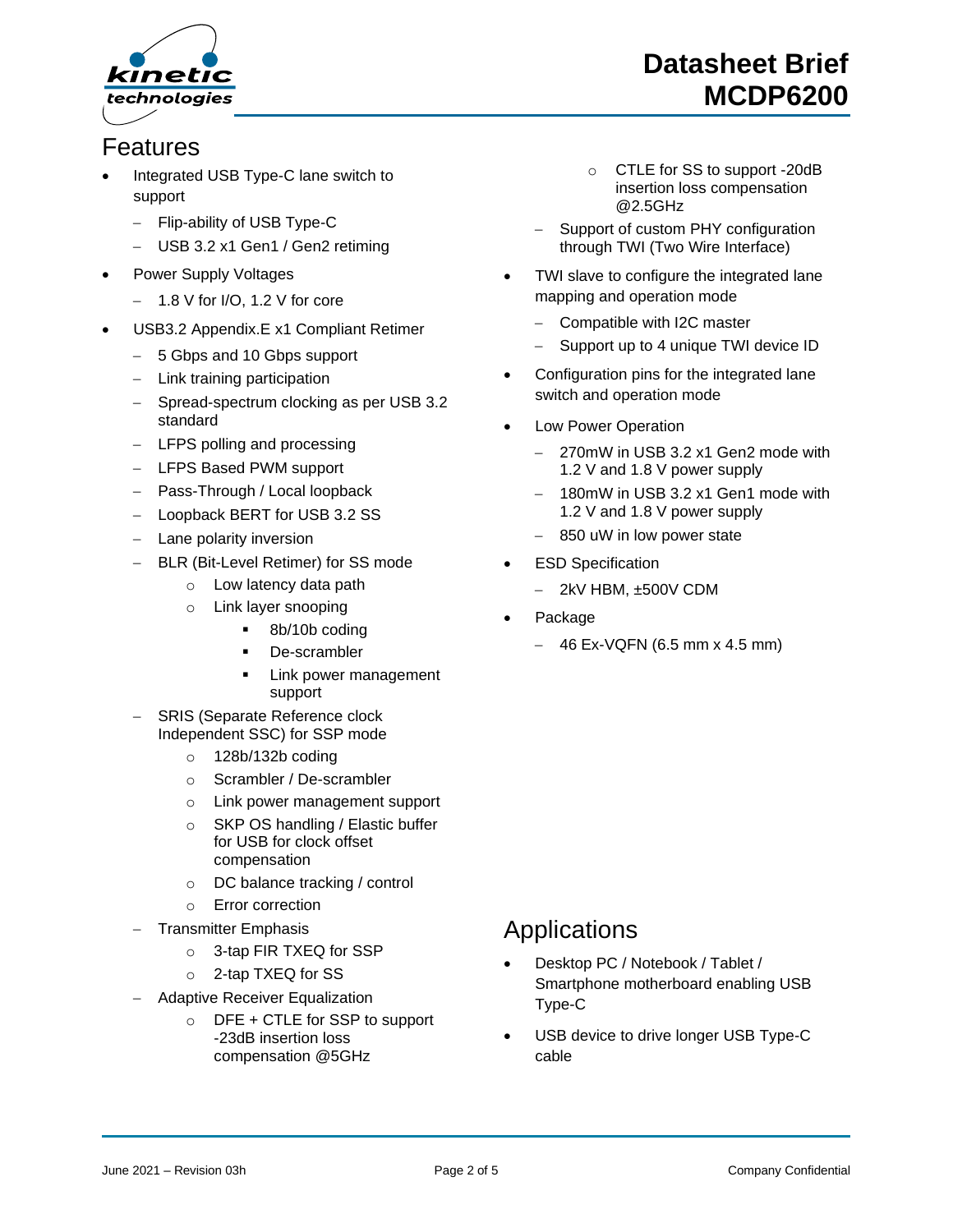



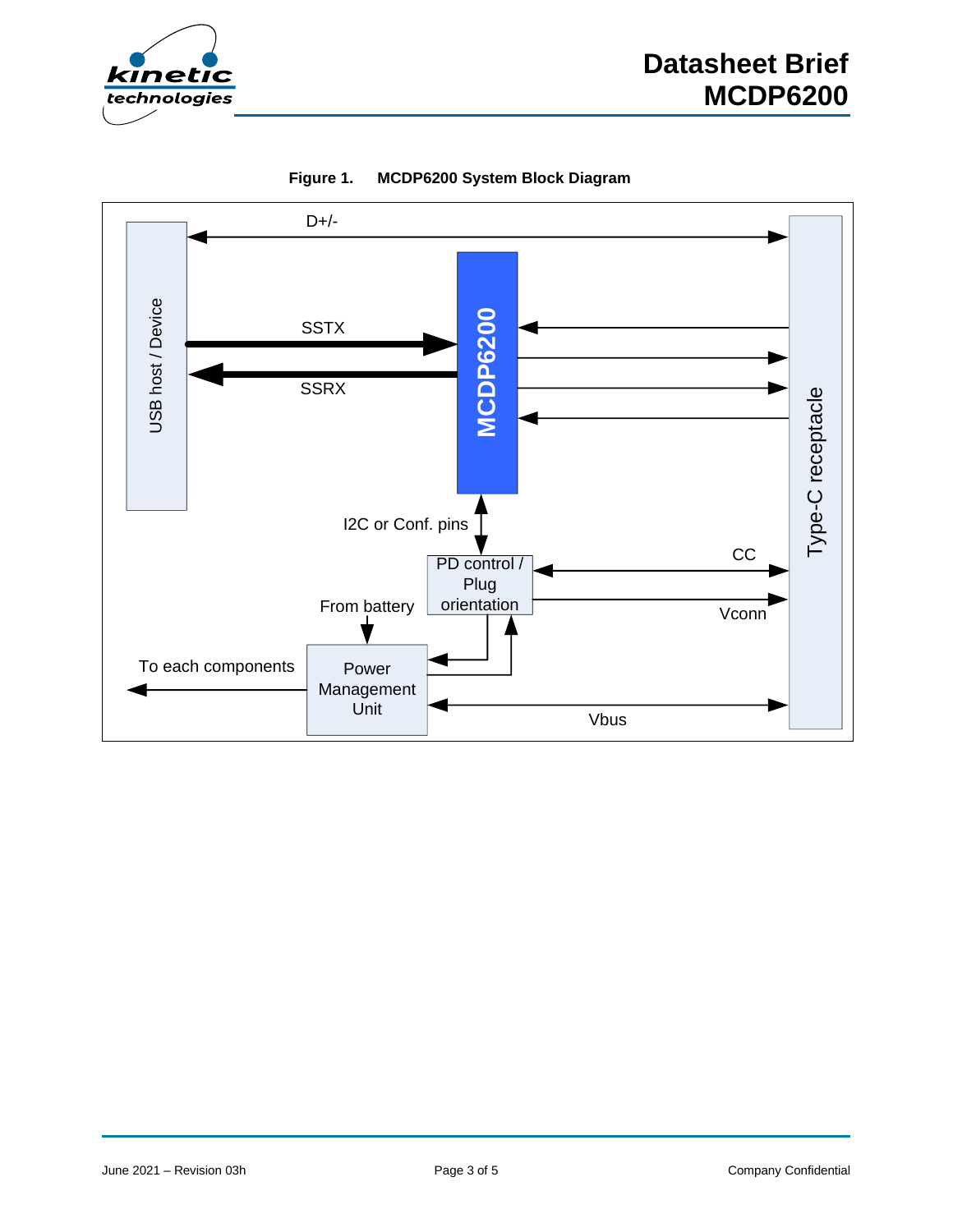

### 1. Description

The MCDP6200 is a low power USB 3.2 x1 retimer with an integrated USB Type-C switch targeted for desktop / mobile PC motherboard-down and USB Type-C device application.

The USB 3.2 x1 retimer supports both SuperSpeed (SS) bit rate (5 Gbps), and SuperSpeedPlus (SSP) data rate (10 Gbps). The USB 3.2 x1 retimer includes the link layer function and LTSSM and RTSSM to participate in the link training. The MCDP6200 supports SS mode with a BLR (Bit-Level Retimer) and SSP mode with a SRIS (Separate Reference clock Independent SSC). The MCDP6200 supports link power management with Ux entry and exits in both SS and SSP modes. In addition, the MCDP6200 supports the link state and link quality maintenance, compensates the clock offset between the downstream port and the upstream port, detects errors, and corrects single symbol errors in framing order sets, single bit block header errors, and single or double-bit SKP symbol errors in SSP mode. It also supports spread spectrum clocking (SSC) to minimize EMI and the low frequency periodic signaling (LFPS). The transmitter employs 3-tap FIRbased transmitter equalizer for SSP operation and fixed transmitter equalizer ranging from 3 dB to 4 dB for SS operation. The receiver employs an adaptive Continuous Time Linear Equalizer (CTLE) and a Decision Feedback Equalizer (DFE). Both the transmitter equalizer and the receiver equalizer are configurable through the TWI register. Proper settings to comply with USB 3.2 electrical requirements are provided by default.

The MCDP6200 operating mode can be configured through the DIS N and P\_POL pins. It can be optionally configured through TWI by enabling the feature through TWI. These interfaces can be controlled from an external Power Delivery (PD) controller or microcontroller to set the plug orientation and the pin mapping of the USB Type-C. The MCDP6200 operates at 1.8 V and 1.2 V.

The power consumption is:

280 mW in Gen2 operation and 190 mW in Gen1 operation. 850 µW in stand-by state

The MCDP6200 is offered in a 46-pin, 6.5 mm x 4.5 mm Ex-VQFN package.